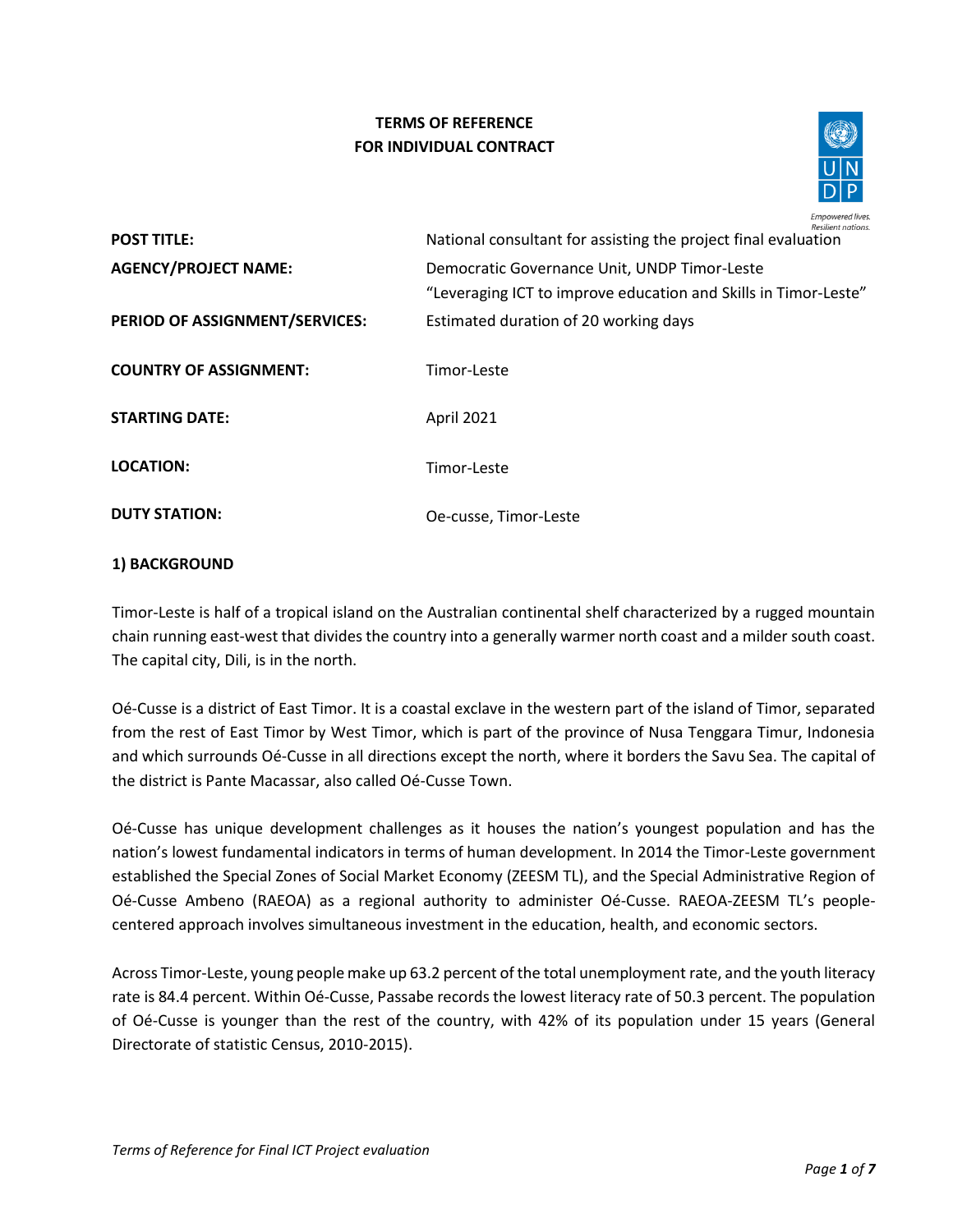In Oé-Cusse, 19,942 students are enrolled in primary schools, 1672 in secondary, 340 in technical and 59 in University. There are currently 607 primary school teachers across 74 primary schools, 75 secondary school teachers across 10 high schools, 18 technical schools' teachers at the on existing vocational training institute, in addition to a branch of a private university (DIT) established as a satellite campus of DIT located in Dili.

The status of education in Oé-Cusse is affected by a lack of skills education in high schools, insufficient educational materials in the national language (Tetum) and access to ICT learning and equipment. These challenges pose a significant barrier to achieving the region's development goals.

## **About the Project**

The Project "*Leveraging ICT to Improve Education and Skills in Timor-Leste*" was launched in 2019 in partnership the government's Region Authority of Oé-Cusse Ambeno (RAEOA), funded by the UN-India Development Partnership fund. The total project budget is \$ 959,129.00 (UN-India's contribution is \$ 881,193.20 and the government contribution is \$77,935.80).

Since 2019, the project has achieved several results within the aim of improving primary and secondary education by providing children and young people in Oé-Cusse with information and communications (ICT) skills and knowledge to prepare them to better address the challenges and opportunities of the local economy.

The first objective of the project is to "improve education quality in Oé-Cusse Region by promoting computer skills to 1007 children at primary school and 4370 young students attending secondary school through the implementation of laboratories for IT innovation and experimentation". To achieve this, the project has installed 10 laboratories: 4 in-house computer labs; 4 robotic labs and 2 mobile computer labs. Additionally, the project has developed curriculum and learning materials in Tetum, Portuguese and English. The project is actively developing student's and teachers' capacities to interact with and use ICT technology by providing access to ICT infrastructure and facilitating educational lessons. Students can apply the knowledge learned through the trainings in their everyday life, to support their schooling and to identify potential academic or occupational pathways.

The second objective of the project is to "enhance child and young people's knowledge on financial education and environmental awareness through the development and implementation of two computer-based educative interactive games in Tetum and Portuguese language". The games will be installed on all procured computers and educate students on environmental problems and solutions and introduce students to the skills and knowledge they need to make informed financial decisions, promoting entrepreneurship early on. Playing the games will directly impact learning outcomes and prepare students to address the challenges and opportunities of the local economy.

A governance mechanism (project board) has established to provide overall guidance and oversight to implement the project. The project has directly implemented by UNDP with extensive involvement of and collaboration with Secretary of Education at RAEOA ZEESM TL and UNICEF Timor-Leste. Coordination with the National Ministry of Education has been promoted through the support of UNICEF. (Details are in the project documents)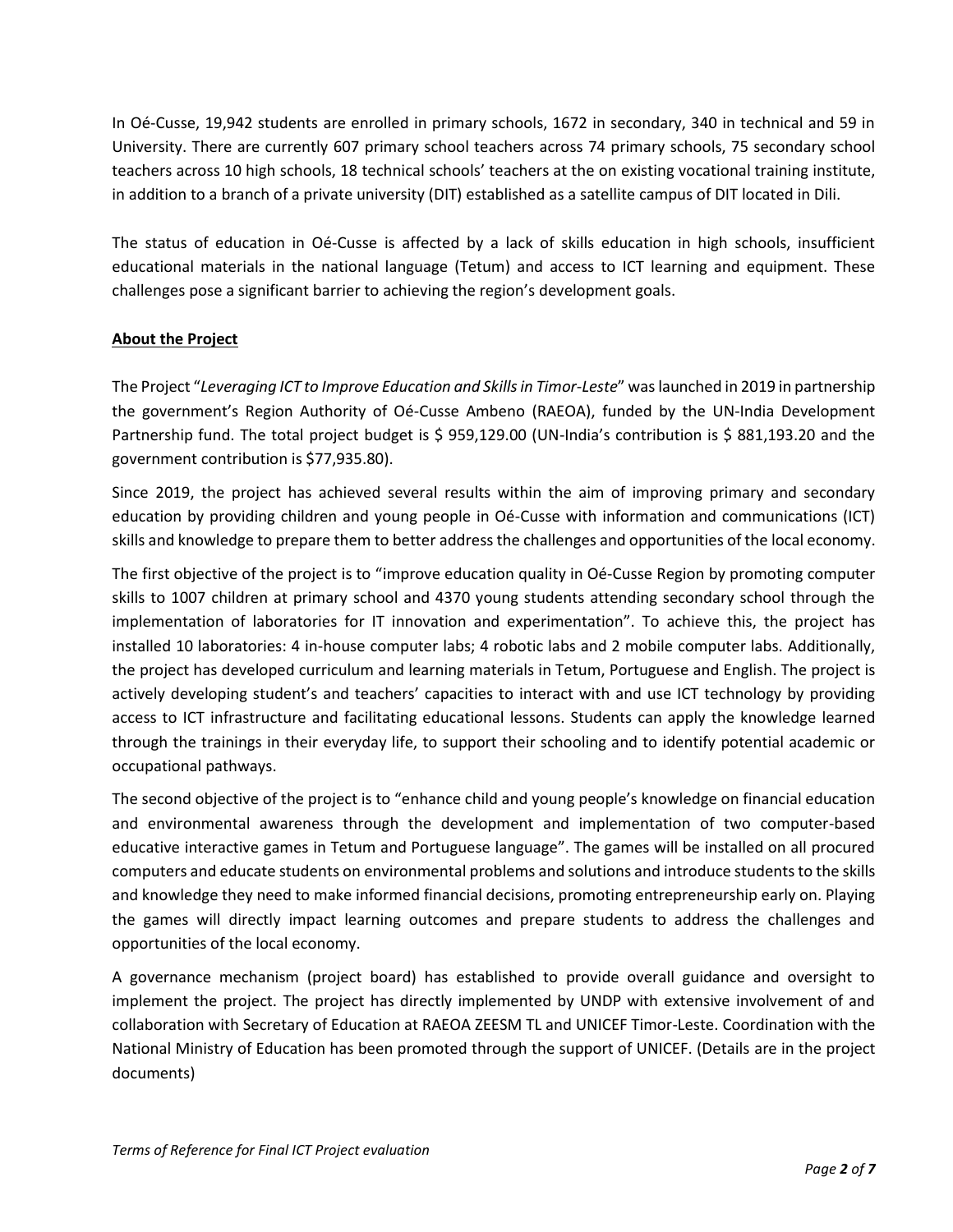## **2) OBJECTIVES OF THE ASSIGNMENT AND SCOPE OF WORK**

UNDP Timor-Leste is looking for a national consultant to assist the Final Evaluation of the "*Leveraging ICT to Improve Education and Skills in Timor-Leste"* Project.

The overall purpose of the evaluation is to assess the processes and achievements made to draw lessons out of the project implementation. More specifically the evaluation is intended to be forward looking which will capture effectively lessons learned and provide information on the nature, extent and where possible, the effect of the project to the ICT Education in Oé-Cusse as well as the ICT education policies of the RAEOA's Government, and Ministry of Education, Youth and Sports in Timor-Leste. The emphasis on capturing learning will be critical to understand what has and what has not worked as a guide for future planning.

The specific objectives of this final evaluation are:

- To review progress towards the project's objectives and outcomes,
- To assess the likelihood of the project delivering its intended outputs,
- To identify strengths and weaknesses in design and implementation,
- To identify risks and countermeasures,
- To identify challenges, lessons learned and good practices.

The consultant will report to the international consultant and Programme Manager of the Special Administrative Region Authority of Oé-Cusse Ambeno (RAEOA - ZEESM - TL) Project. Under the guidance of the international consultant, the national consultant will deliver, but may not be limited to:

- Assist the international evaluation to review all relevant sources of information, such as the project document, logical framework, monthly reports, annual progress reports, files, national curriculum and legal documents, any other materials that the evaluator considers useful for this evidence-based assessment, including the Regional Strategic Plan of Oé-Cusse and Project work plan for 2019, 2020 and 2021.
- The consultant is expected to follow a participatory and consultative approach ensuring close engagement with government, the local organizations, ICT project team, UNDP senior management team, final beneficiaries, and other key stakeholders.
- Conduct interviews, focal groups meetings and/or related activities to collect data from project stakeholders based on the proposed evaluation tools.
- Prepare interview reports and other related documents to assist the international consultant on the data analysis.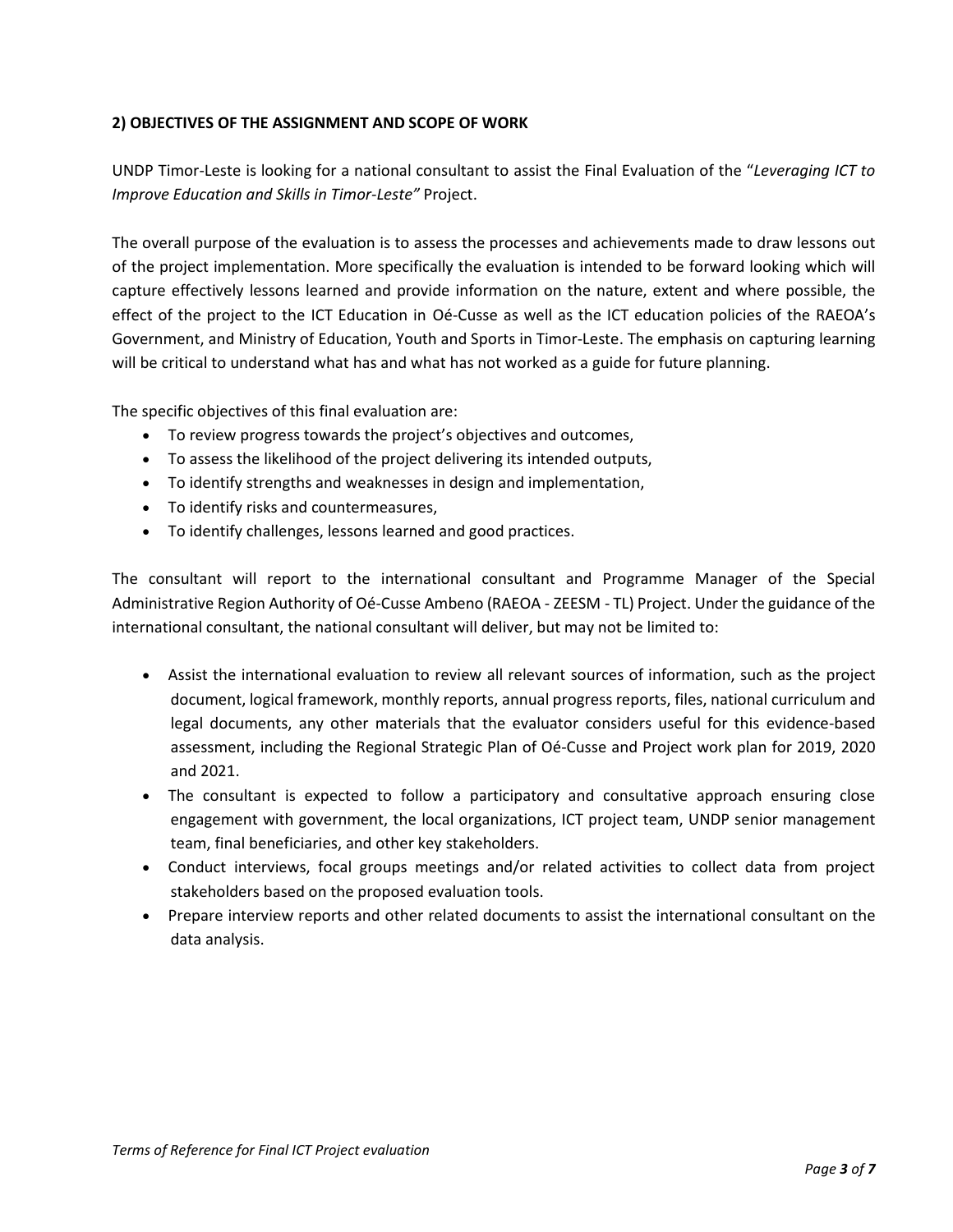## **Evaluation Criteria**

The evaluation will be conducted as per Monitoring, Reporting and Evaluation Systems of the UNDP M&E tools, focusing on five possible areas of evaluation (evaluation criteria): relevance, effectiveness, efficiency, impact, and sustainability. Specific areas of evaluation and evaluation questions are to be developed during the inception phase.

- **Relevance:** compliance of the goals and objectives of the project, including contribution to the Regional Strategic Plan of Oé-Cusse 2019-2023 and ICT curricula reform with the public needs and Government priorities
- **Effectiveness:** compliance of the results achieved as a result of the project implementation with the planned work plans for 2019-2021 and needs of direct and indirect beneficiaries.
- **Efficiency:** achievement of results by as less spending as possible (the ratio of outcomes and the resources needed for their achievement should be defined)
- **Impact:** unforeseen and projected influence including COVID19.
- **Sustainability:** long term influence and impact of the strategy, and capacity development of local governmental partners.

**3) Methodology**. Overall approach and qualitative and quantitative methodology can be given along with possible data sources and collection methods, but this should be flexible and allow for refinement with the evaluation team once engaged. Methodologies for addressing gender-specific issues as well as inclusion of the SDGs should be requested.

## **4). EXPECTED OUTPUTS AND DELIVERABLES**

The national Consultant will perform the tasks listed under Section 3 and deliver the following outputs:

| <b>Outputs</b>                                                                                                                                                             | Date           | Approval                            |
|----------------------------------------------------------------------------------------------------------------------------------------------------------------------------|----------------|-------------------------------------|
| Delivery 1: Submission of the work plan and interview schedule, draft<br>questionnaire, and stakeholders' contact details.                                                 | April 25, 2021 | SAR and ZEESM<br>Programme Manager  |
| Delivery 2: Submission of the detailed report of the conducted<br>interviews including pictures and other evidence according to<br>international evaluator's requirements. | May 10, 2021   | SARA and ZEESM<br>Programme manager |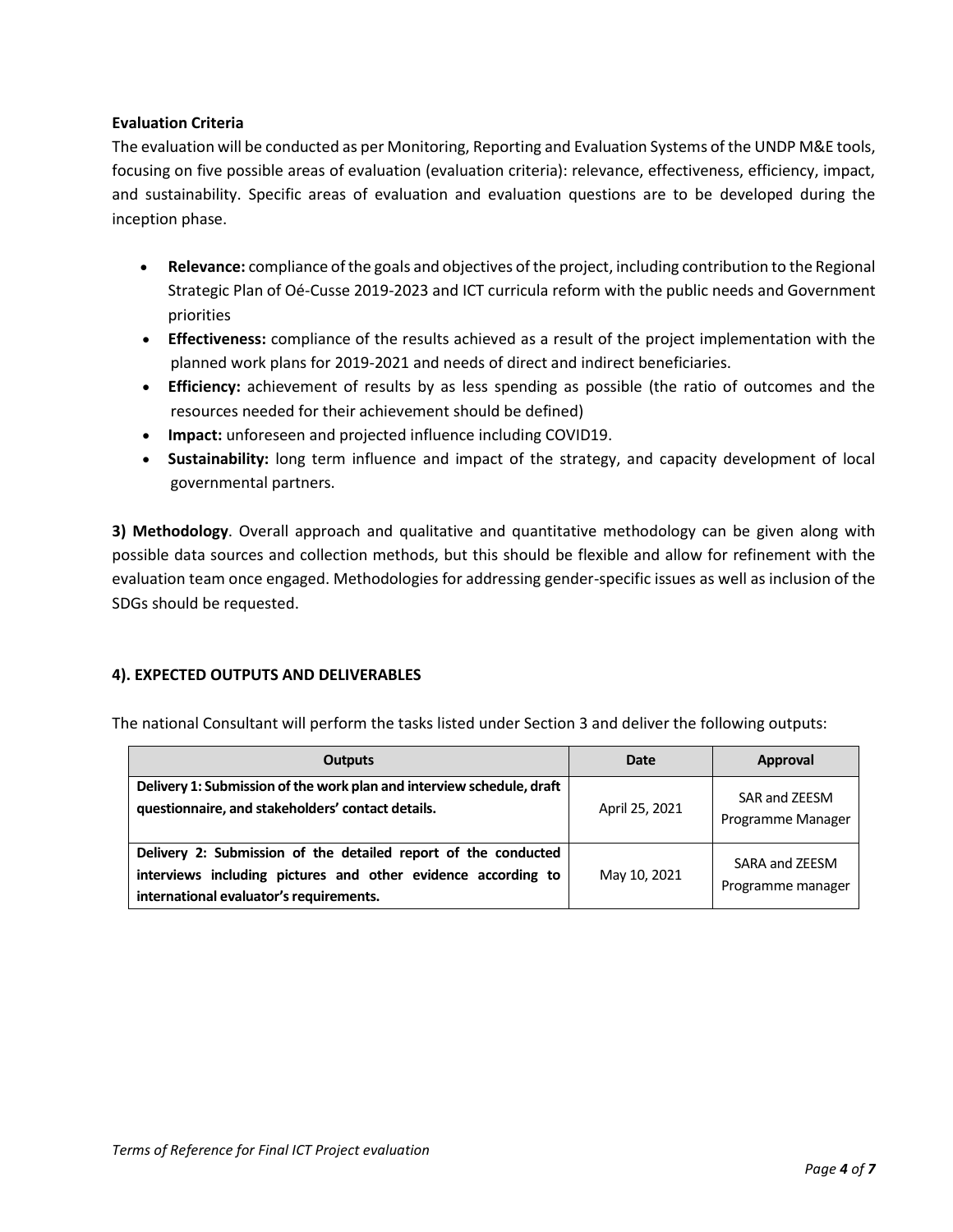### **4) INSTITUTIONAL ARRANGEMENTS**

The final project evaluation will be led by an International consultant who will develop the methodology and tools according to the Monitoring, Reporting and Evaluation Systems of the UNDP M&E tools. In close coordination with the international consultant, the national consultant will assist him/her in conducting the evaluation on the ground.

The national consultant will work in the mentioned duty station to complete this assignment and s/he will report directly to the international consultant, the program manager and the Monitor and Evaluation officer at UNDP Timor Leste.

ICT Education project will support the national consultant by providing the relevant and key project documents and an updated stakeholder list with contact details (phone and email).

## **5) TIME FRAME FOR THE EVALUATION PROCESS**

Duration: 20 days in total:

| Evaluation start date:     | 20 April 2021 |
|----------------------------|---------------|
| Evaluation completion date | 19 May 2021   |

The financial proposal should not include all costs for travels in and out of Timor-Leste, Oé-Cusse and Dili.

### **6) SCOPE OF PRICE PROPOSAL AND SCHEDULE OF PAYMENTS**

#### **Lump Sum Contract**

Schedule of Payment

The payment method will be made based on the delivery of reports with the outputs approved by the Program Manager. The reports will serve as the basis for the payment of the following fees.

Travel arrangements will be coordinated according to the work plan and the project schedule.

| Outputs                                                                                                                                                                 | Date              | Payment |
|-------------------------------------------------------------------------------------------------------------------------------------------------------------------------|-------------------|---------|
| Delivery 1: Submission of the work plan and interview schedule, draft questionnaire,<br>and stakeholders' contact details.                                              | April 25, 2021    | 35%     |
| Delivery 2: Submission of the detailed report of the conducted interviews including<br>pictures and other evidence according to international evaluator's requirements. | May 10, 2021      | 65%     |
| <b>TOTAL</b>                                                                                                                                                            | <b>FOR PERIOD</b> | 100%    |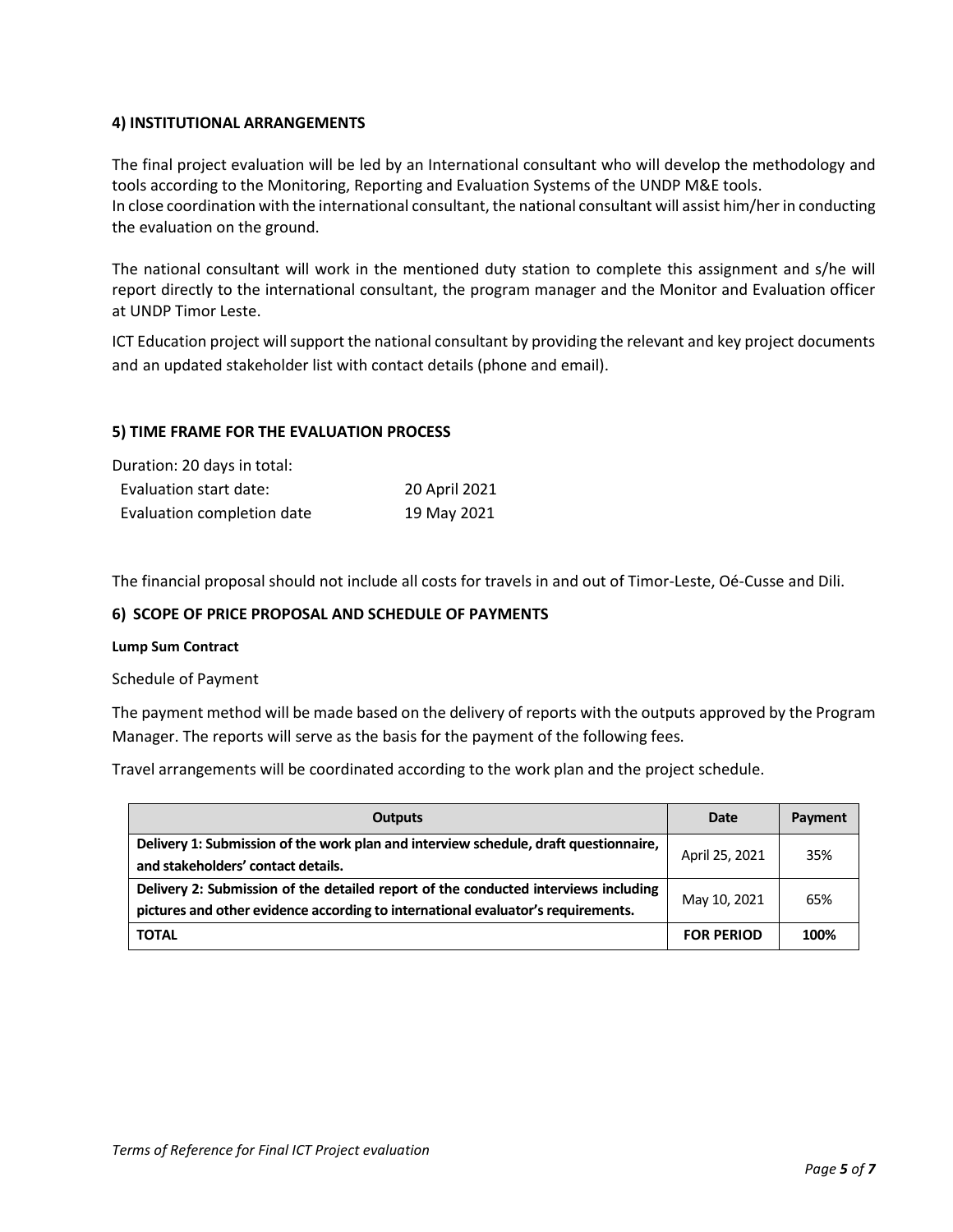## **7) QUALIFICATIONS OF THE SUCCESSFUL INDIVIDUAL CONTRACTOR**

The candidate should match the following criteria:

#### **Essential:**

- Secondary education certificate.
- **Experience working on data collection, conducting interviews, project evaluation or related.**
- Proven work experience with government and/or education sector.
- **EXECT** Strong interpersonal, oral, and written communication skills in English is imperative.
- **EXECT** Ability to work effectively with Microsoft Office and proven reporting experience.
- Experience in oral translation from Tetum to English.

#### **Desirable:**

▪ Working knowledge of English and Tetum.

### **8) CRITERIA FOR SELECTION OF THE BEST OFFER**

#### **Combined Scoring Method**

The candidates will be evaluated as per Combined Scoring Method, where the qualifications and methodology will be weighted a max. of 70% and combined with the price offer which will be weighted a max of 30%.

Only candidates with at least 49 points of the technical criteria will be considered for financial evaluation.

| <b>Criteria</b>                                                                                 | Weight | Max.         |
|-------------------------------------------------------------------------------------------------|--------|--------------|
|                                                                                                 |        | <b>Point</b> |
| <b>Professional:</b>                                                                            | 70%    | 70           |
| Secondary education certificate                                                                 | 20%    | 20           |
| Experience working on data collection, conducting interviews, project<br>evaluation or related. | 20%    | 20           |
| Proven work experience with government and/or education sector.                                 | 20%    | 20           |
| Strong interpersonal, oral and written communication skills in English is<br>imperative         | 10%    | 10           |
| <b>Financial:</b>                                                                               | 30%    | 30           |
| <b>TOTAL</b>                                                                                    | 100%   | 100          |

### **9) RECOMMENDED PRESENTATION OF OFFER**

The candidate will submit the following documents to demonstrate their qualification:

- 1. Duly accomplished Letter of Confirmation of Interest and availability;
- 2. Personal CV or P11 form, indicating all past experience from similar projects and contact details including e-mail and phone number of the candidate and at least three professional references;
- 3. Brief description of the best suitability of the candidate for this assignment;